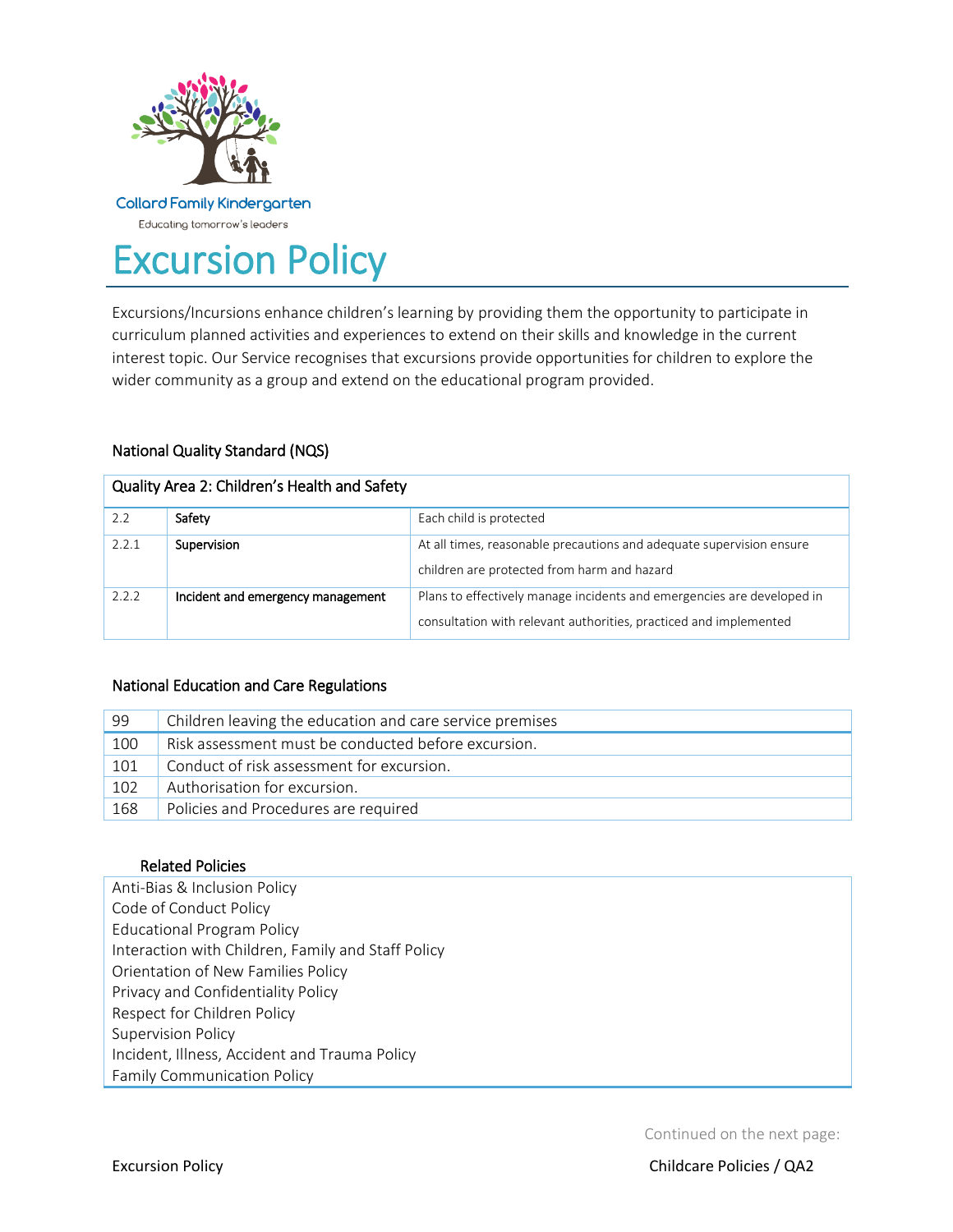

## **PURPOSE**

To ensure that all excursions and incursions undertaken by the Service are planned and conducted in a safe manner, maintaining children's wellbeing at all times in accordance with National Legislation. We believe excursions/incursions provide the children with the opportunity to expand and enhance their skills and knowledge gaining insight into their local community.

## **SCOPE**

This policy applies to children, families, staff, management and visitors of the Service.

## IMPLEMENTATION

Excursions will be conducted with the children's safety and wellbeing in mind at all times. We will regularly schedule incursions and visitors to our Service, however, if we feel an excursion will benefit the children we will adhere to the National Regulations and Service policies and procedures.

## Excursion Risk Assessment

- Management must conduct a risk assessment which reflects national regulation 101 before an authorisation is required under regulation 102 to determine the safety and appropriateness of the excursion/incursion.
- The Service will use an Excursion/Incursion Risk Assessment
- The Service will notify families about the excursion using an Authorisation for Excursion Letter
- Families have a right to view the risk assessment prior to the excursion/incursion upon request in which the Service must comply with ensuring all information is available.
- A risk assessment must
	- 1. Identify and assess risks that the excursion/incursion may pose to the safety, health and wellbeing of any child being taken on the excursion
	- 2. Specify how the identified risks will be managed and minimised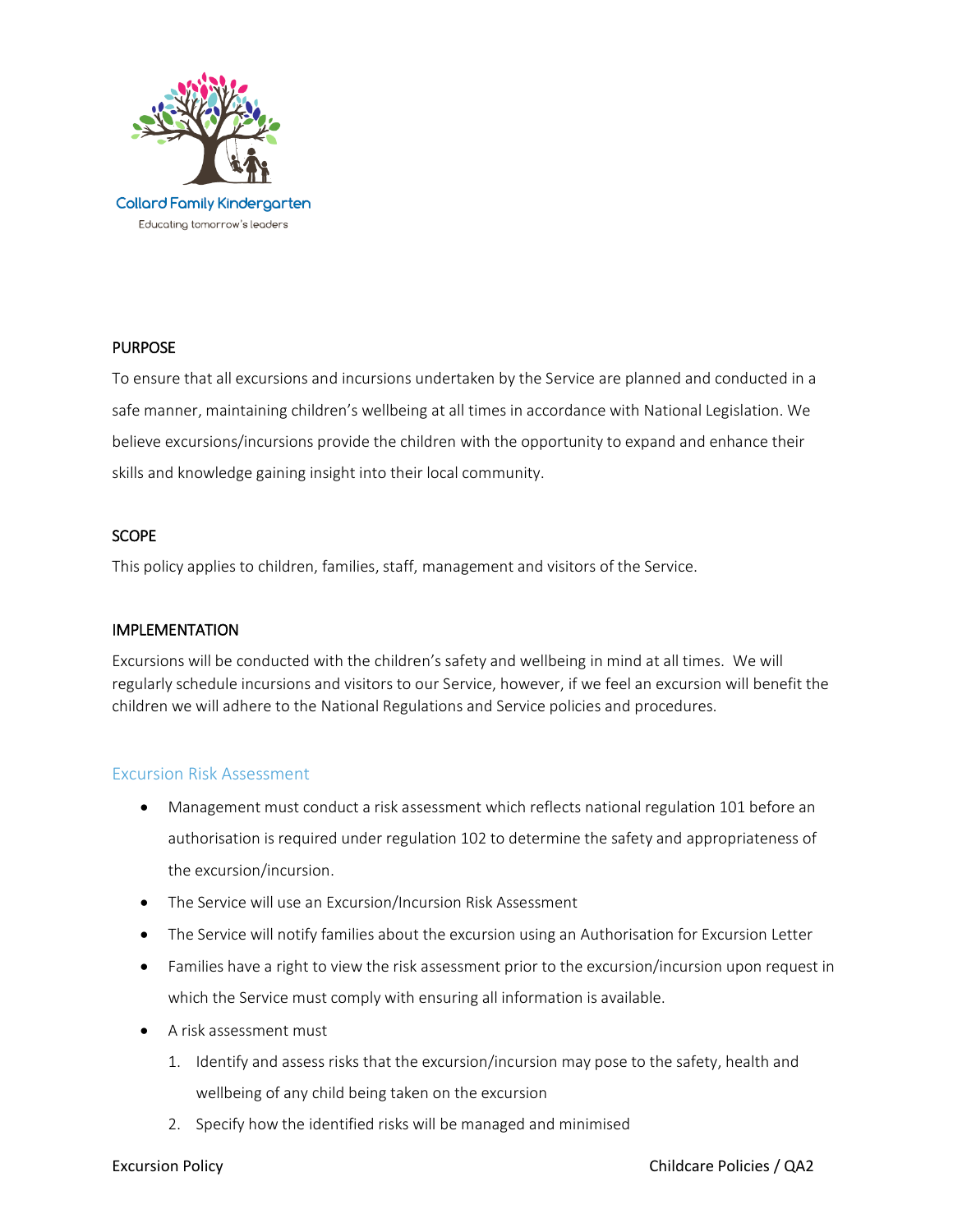

#### **Collard Family Kindergarten**

Educating tomorrow's leaders

- 3. Consider the proposed route and destination for the excursion and any water hazards
- 4. Reflect on any risks associated with water based activities
- 5. Contemplate the transport to and from the proposed destination for the excursion
- 6. Consider the ratio of adults to children involved in the excursion
- 7. Consider the risks posed by the excursion/incursion, the number of educators or other responsible adults that is appropriate to provide supervision and whether any adults with specialised skills re required (for example: life-saving skills)
- 8. Consider the planned activities
- 9. Determine the duration of the excursion
- 10. Consider items that should be taken on the excursion (mobile phone, emergency contacts, first aid kit, medical plans etc)

# Parent Authorisation

- The Nominated Supervisor must ensure that a child is not taken outside the Service premises on an excursion unless written authorisation has been provided
- The authorisation must be given by a parent or other authorised person named in the child's enrolment record
- The authorisation form must state
	- 1. The child's name
	- 2. The reason the child is to be taken outside the premises;
	- 3. The date the child is to be taken on the excursion (unless the authorisation is for a regular outing);
	- 4. A description of the proposed destination for the excursion;
	- 5. The method of transport to be used for the excursion;
	- 6. The proposed activities to be undertaken by the child during the excursion;
	- 7. The period the child will be away from the premises;
	- 8. The anticipated number of children likely to be attending the excursion;
	- 9. The anticipated ratio of educators attending the excursion to the anticipated number of children attending the excursion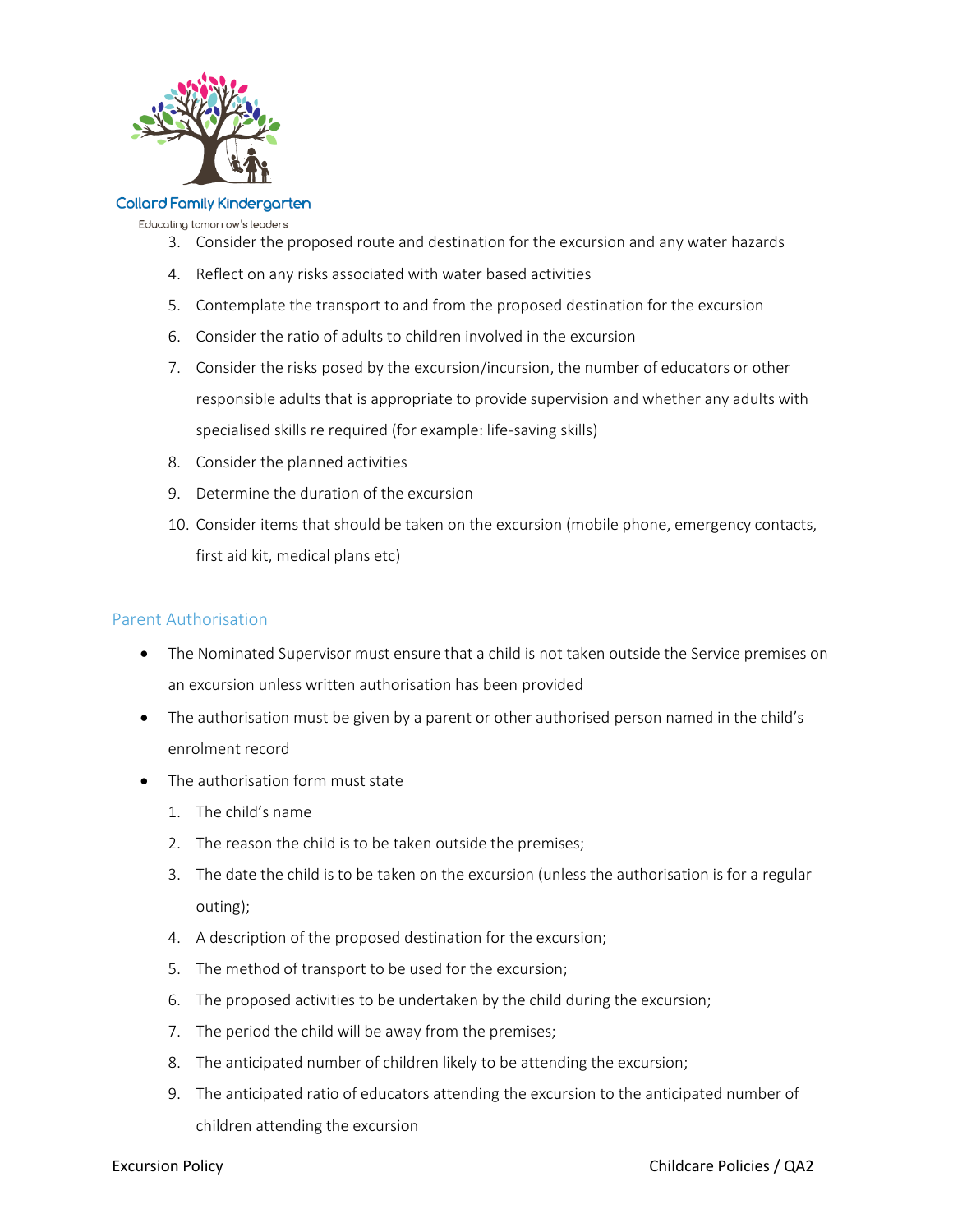

#### **Collard Family Kindergarten**

Educating tomorrow's leaders

- 10. The anticipated number of staff members and any other adults who will accompany and supervise the children on the excursion;
- 11. That a risk assessment has been prepared and is available at the Service.
- If the excursion is a regular outing, the authorisation is only required to be obtained once in a 12 month period.

# Transportation for Excursion

- It is a requirement of the National Regulation that the means of transport is stated on the risk assessment record and parent authorisation record.
- The means of transport may mean:
	- 1. Bus

Management must ensure that the seating capacity as displayed on the compliance registration is not surpassed. All children must sit on seats, preferably with, or close to, an adult. Seat belt guidelines must be followed depending on the bus. If the bus has seat belts, they must be worn at all times

2. Train

Management will be required to contact the local station prior to the excursion to inform them of the time you will be travelling, the destination and the number of children and adults who will be travelling.

Provisions should be made to ensure children have ample time to board the train safely and in an unhurried way. This will allow the station to inform the train guard so that they can hold the train for the period of time for safe boarding and descending. All children should be seated at all times, with an adult close by. All children should be seated in the one carriage, if possible.

3. Car

Any motor vehicle that is used to transport children on an excursion (other than a motor vehicle seating more than nine persons) must be fitted with child restraints and/or seatbelts that are appropriate for the age and weight of each child, that conform to the Australian Standards, and are professionally installed or checked by an authorised restraint fitter.